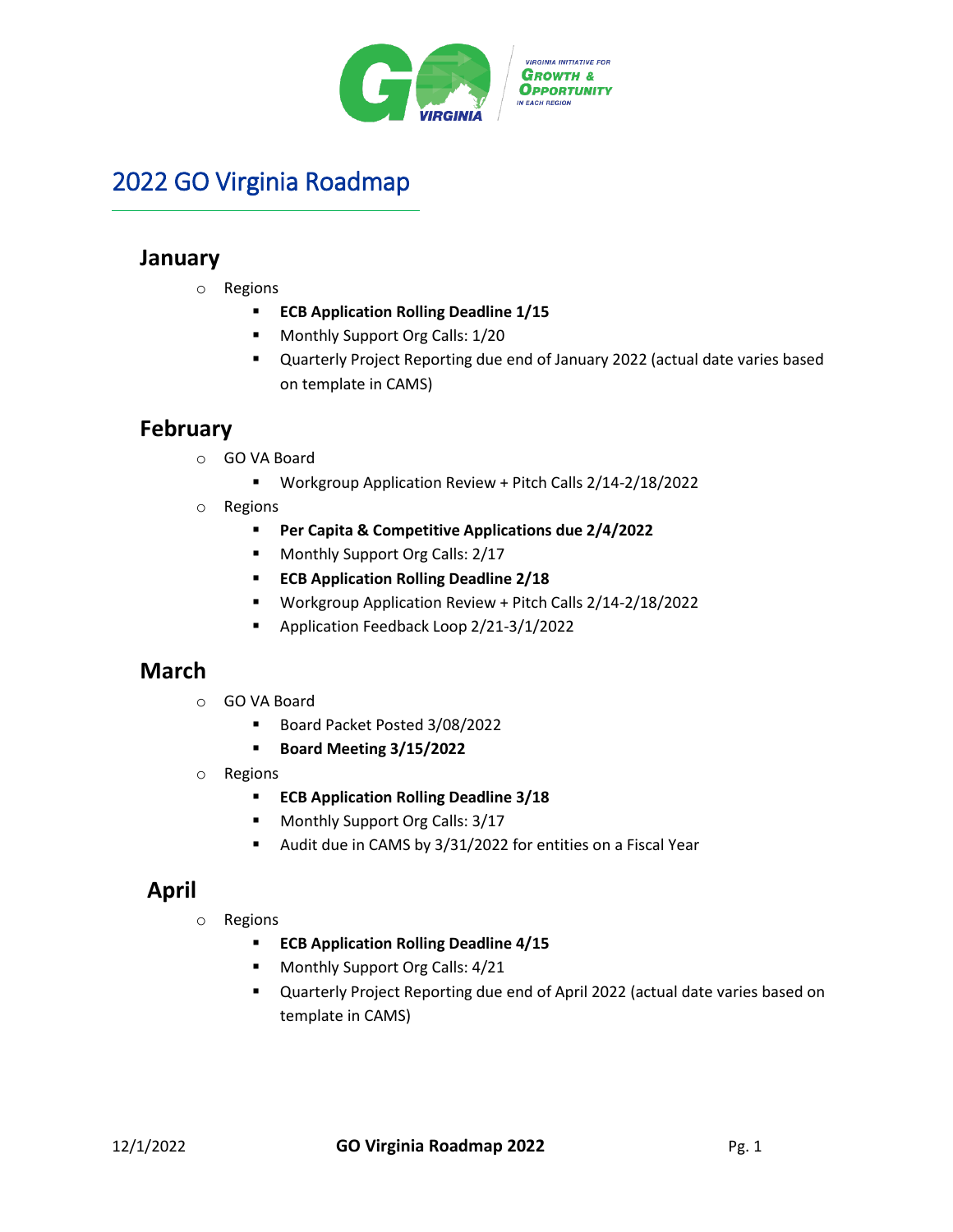

### **May**

- o GO VA Board
	- Workgroup Application Review + Pitch Calls 5/16-5/20/2022
- o Regions
	- **Per Capita & Competitive Applications due 5/06/2022**
	- **Monthly Support Org Calls: 5/19**
	- **ECB Application Rolling Deadline 5/20**
	- Workgroup Application Review + Pitch Calls 5/16-5/20/2022
	- Application Feedback Loop 5/23/2022-5/30/2022
	- FY23 Capacity Building Budget Submission for GOVA Board Approval 5/31/2022

#### **June**

- o GO VA Board
	- Board Packet Posted 6/07/2022
	- **Board Meeting 6/14/2022**
- o Regions
	- **Monthly Support Org Calls: 6/16**
	- **ECB Application Rolling Deadline 6/17**

#### **July**

- o Regions
	- **ECB Application Rolling Deadline 7/15**
	- **Monthly Support Org Calls: 7/21**
	- Quarterly Project Reporting due end of July 2022 (actual date varies based on template in CAMS)

### **August**

- o GO VA Board
	- Workgroup Application Review + Pitch Calls 8/17-8/24/2022
- o Regions
	- **Per Capita & Competitive Applications due 8/05/2022**
	- Workgroup Application Review + Pitch Calls 8/15-8/19/2022
	- **Application Feedback Loop 8/22-8/29/2022**
	- **ECB Application Rolling Deadline 8/19**
	- **Monthly Support Org Calls: 8/18**